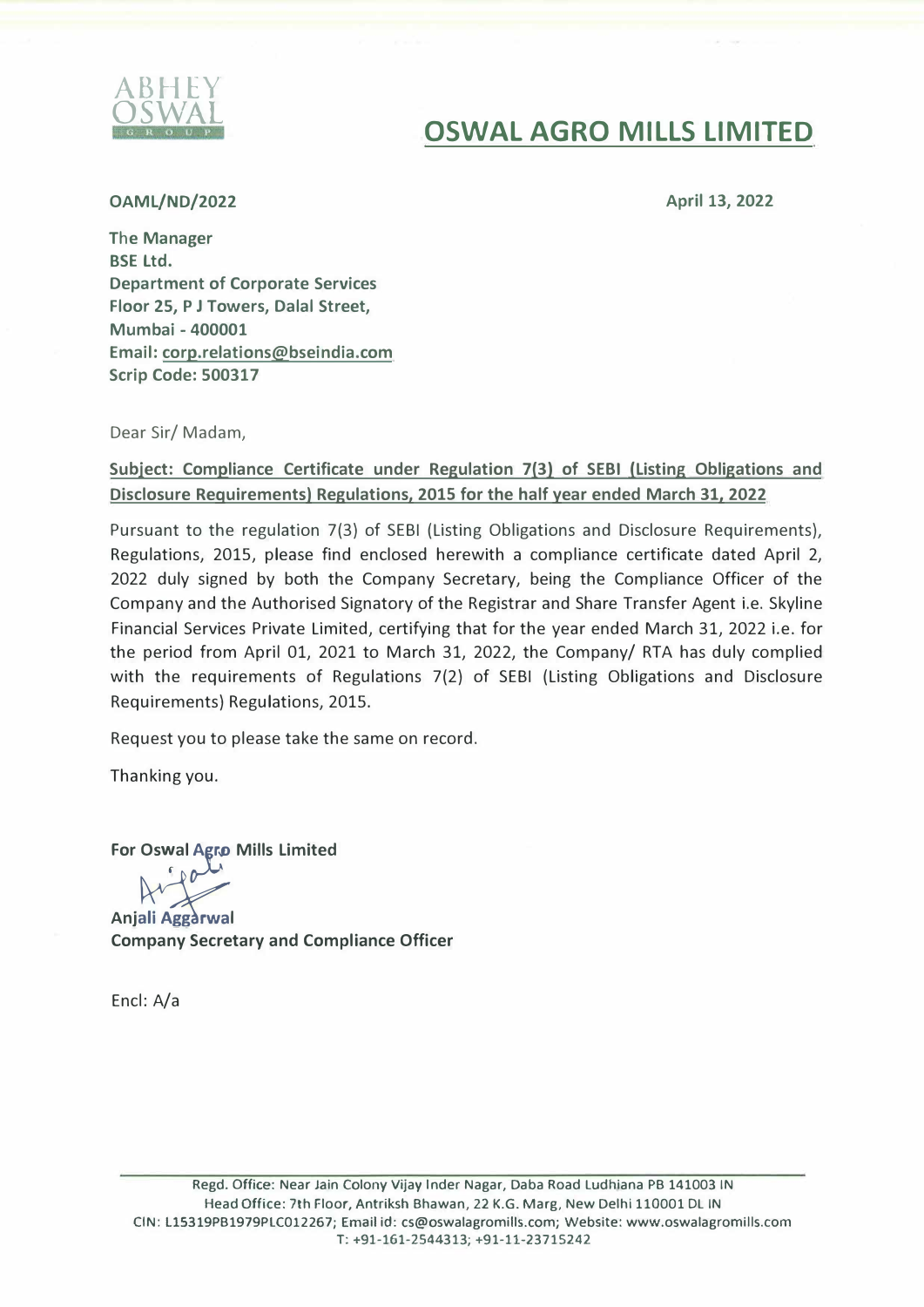

# **Skyline Financial Services Pvt. Ltd.**

SEBI Registered Category-1 Registrars & Share Transfer Agent Regd. & Corp. Office : D-153A, 1st Floor. Okhla Industrial Area. Phase-i, New Delhi 110 020 +91-11-40450193-97 26812682-83 E-mail info@skylinerta.com Website www.skylinerta.com Tel CIN No U74899DL 1995PTC071324

#### To

April 02, 2022

**BOMBAY STOCK EXCHANGE LIMITED** DEPT. OF INVESTOR SERVICES PHIROZE JEEJEEBHOY TOWERS, **DALAL STREET.** MUMBAI -400001 TEL: 22723677

#### Sub: Compliance Certificate under Requlation 7(3) of the SEBI (LODR), Requlations 2015 **Ref: OSWAL AGRO MILLS LIMITED**

Dear Sir/Madam,

This has with reference to above subject, we confirm that M/s. OSWAL AGRO MILLS LIMITED having CIN: L15319PB1979PLC012267 has authorized to Skyline Financial Services Private Limited, Share Transfer Agent, registered with SEBI vide registration number INR000003241 for all activities in relation to Share Transfer facility during the period 1st April, 2021 to 31st March, 2022 under regulation 7(2) of the SEBI (Listing Obligations and Disclosure Requirements), Regulations, 2015.

The certificate has issued in compliance of regulation 7(3) of the SEBI (Listing Obligations and Disclosure Requirements) Regulations, 2015.

Kindly take on record the same.

Thanking You,

Yours Faithfully,

For Skyline Financial Services Pvt. Limited

 $\tilde{c}$  is  $\tilde{c}$ New τ  $\omega$ Delhi Vijay Kumar **Authorized Signatory** Of Registrar & Share Transfer Agent

For OSWAL AGRO MILLS LIMITED **Signature of Company Secretary /** Compliance Officer MSO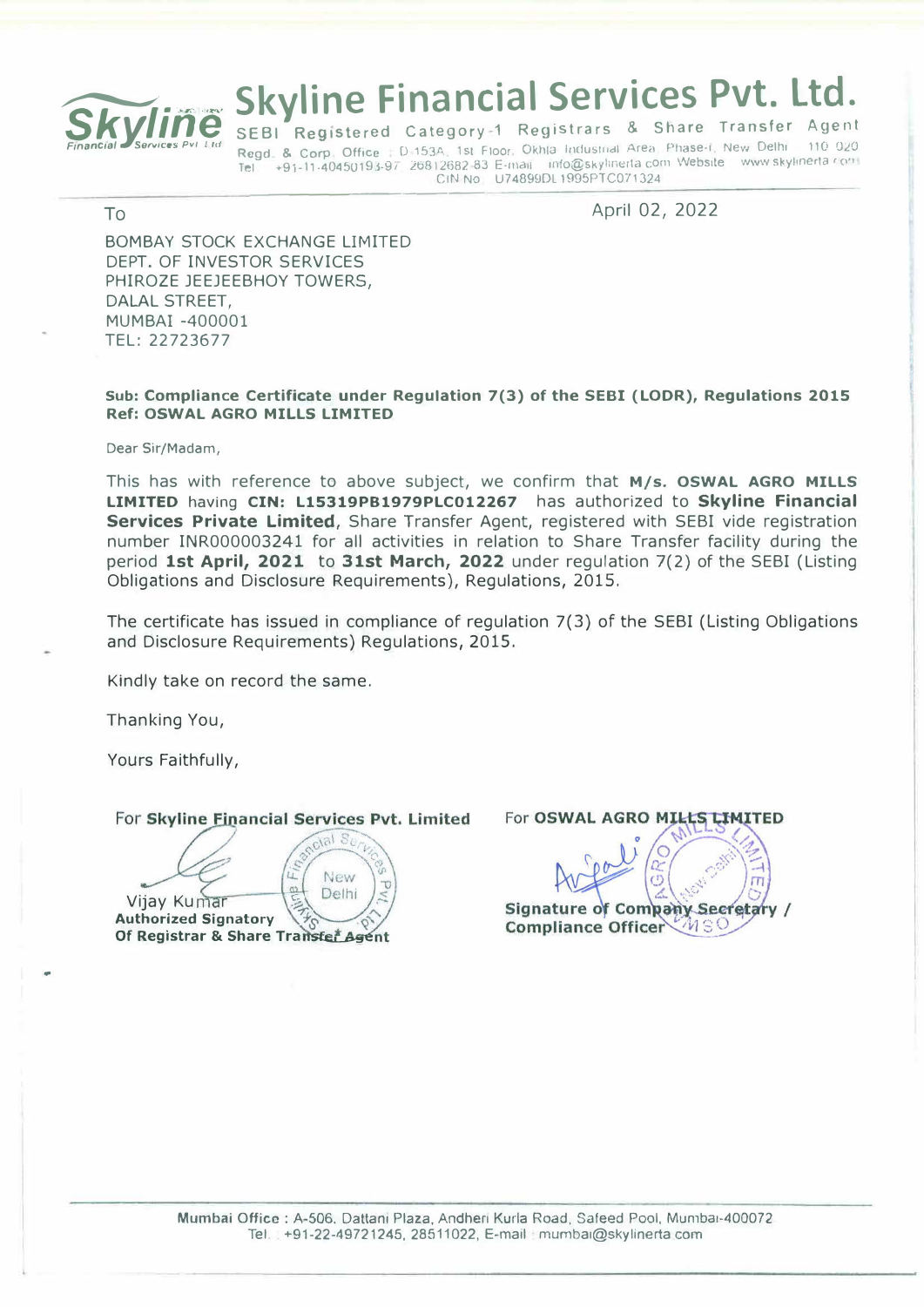

### OSWAL **OSWAL AGRO MILLS LIMITED**

**OAML/ND/2022** 

**April 13, 2022** 

The Manager National Stock Exchange of India Ltd. Exchange Plaza, Bandra-Kurla Complex, Bandra (East) Mumbai - 400051 Email: cmlist@nse.co.in Scrip Code: OSWALAGRO

Dear Sir/ Madam,

#### **Subject: Compliance Certificate under Regulation 7(3) of SEBI (Listing Obligations and Disclosure Requirements) Regulations, 2015 for the half year ended March 31, 2021**

Pursuant to the regulation 7(3} of SEBI (Listing Obligations and Disclosure Requirements), Regulations, 2015, please find enclosed herewith a compliance certificate dated April 2, 2022 duly signed by both the Company Secretary, being the Compliance Officer of the Company and the Authorised Signatory of the Registrar and Share Transfer Agent i.e. Skyline Financial Services Private Limited, certifying that for the year ended March 31, 2022 i.e. for the period from April 01, 2021 to March 31, 2022, the Company/ RTA has duly complied with the requirements of Regulations 7(2} of SEBI (Listing Obligations and Disclosure Requirements} Regulations, 2015.

Request you to please take the same on record.

Thanking you,

**For Oswal Agro Mills Limited** 

 $\sqrt{2}$ 

Anjali Aggarwal **Company Secretary and Compliance Officer** 

Encl: A/a